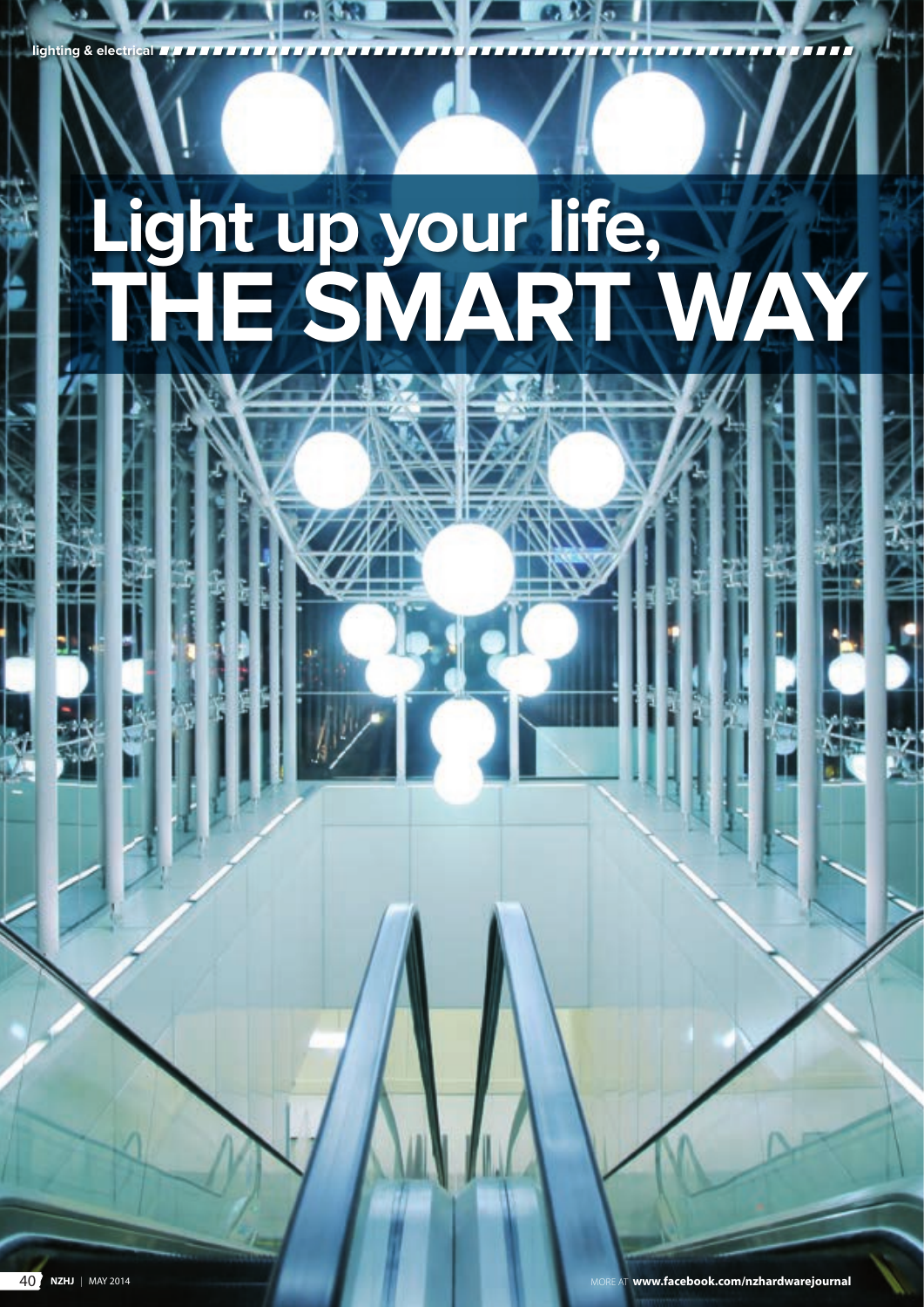The move towards more energy efficient lighting is well under way, but has the market been an illuminated success? **Phil Weafer** reports. **Phil Weafer** reports.

. . . . . . . . . .

**LED lighting has** become the go-to light bulb in the market, with long-term savings (and the ongoing promotion of this fact!) one of the major factors behind this. The market has adjusted and it would appear that it has been a successful time over the last six months or so.

LED bulbs are mercury-free (unlike CFLs) and do not require consumers to compromise on quality and now more manufacturers are looking at more stylish LED-based options. LED bulbs are also now nearly all compatible with most existing light fittings, be they screw or bayonet cap sockets, making it easier for end users to make the switch.

**Dave Procter**, Marketing Manager for Philips Lighting New Zealand, agrees there has been a steady increase over the last year in the market for lighting which is more noticeable in the commercial and trade side of the business. He feels this is to be expected as commercial and hospitality applications will give end users a greater return on cost, faster, than a domestic application.

On the consumer side Procter says the market is a little bit slower but, he adds: "We're starting to see a bit of a ramp-up with the range that we launched last year that had a pretty good uptake." What's more, Philips has just launched a new range that on average works out to be a few dollars cheaper at the shelf and which Dave Procter expects to encourage the pace of the switchover.

In contrast, **John Braggins** at Simx has found that the residential market has been more successful than the commercial market: "The residential market has been favourable and trending upwards gradually over the past year, although this upward shift has flattened somewhat over the past four months. The commercial market still remains flat although there are some signs that a small recovery is just around the corner."

But, in general, the public seem to have taken to LEDs. Indeed, EECA's **Terry Collins** points out that EECA has been getting some reports about unavailability due to lack of stock due to sell-outs. Why the sudden increase in demand? "At the end of last year, the supply and price curves intersected for LEDs," he says.

Collins is also rightly quick to add that the work EECA has done with retailers as part of its RightLight programme has been beneficial and has seen more efficient lighting sold in supermarkets than inefficient ones.

#### **LIGHTING GETS SMART**

Connectivity–smartphones, smart grid, smart homes and all that– is beginning to play a larger role in the homes of Kiwis and lighting is part of this movement. With nearly every appliance imaginable available in a "smart" mode, it was always inevitable that smart lighting would become popular in the homes.

John Braggins at Simx says that this has already caught on in the market and says that actually it's the consumer's quest for savings that is a key driving factor behind this, rather than any yearning for a Jetsons-style abode: "Kiwis like 'whizzy' features, and they also like



**LILLIGhting & electrical** 

Incorporating eco-efficient LED lamps, the new **230V Sensorlight** offers long life, low maintenance and low power demands. Each powerful 4W LED lamp will provide security lighting with approximately 4x6 metre deep coverage. The 230V sensorlight is available in a choice of single or twin head, and with black or white housing.

Using up to 90% less energy than equivalent incandescent options, the **6W Bulk LED Wall light** has an integral PIR that reduces power demand further, operating the light only when someone is present. The opal diffuser provides a wide and even spread of light, with a choice of slim or eyelid trim. The weatherproof, impact resistant light is available in Black or White finish. *www.simx.co.nz*





### WeMo's wemote Wi-Fi controllers

Belkin has added to its WeMo "appcessory" range with a number of new options. The **WeMo Switch**, works with the free WeMo app for Android smartphone or tablet, iPhone, iPad, or iPod Touch so users can turn electronics on or off from anywhere. WeMo uses a home Wi-Fi network, and also operates over mobile internet and the range is



completely modular, allowing users to control as much or as little of their home as they like.

The Wi-Fi enabled **WeMo Light Switch** allows users to turn lights on and off from anywhere. **WeMo Baby** works with the free, downloadable WeMo Baby smartphone app so babies can be listened to with clear digital sound from anywhere. WeMo Baby allows multiple users to listen to simultaneously on any iOS (v5 or higher) device. There is also the option of upgrading to the premium app to receive cry notifications as well as access a baby's cry history.

Finally, Belkin's **WeMo Switch + Motion** home remote and motion sensor work together to allow users to use motion to turn almost anything in the house on or off. Have a light go on when you enter a room, have a fan go off when you leave. *www.belkin.com.au*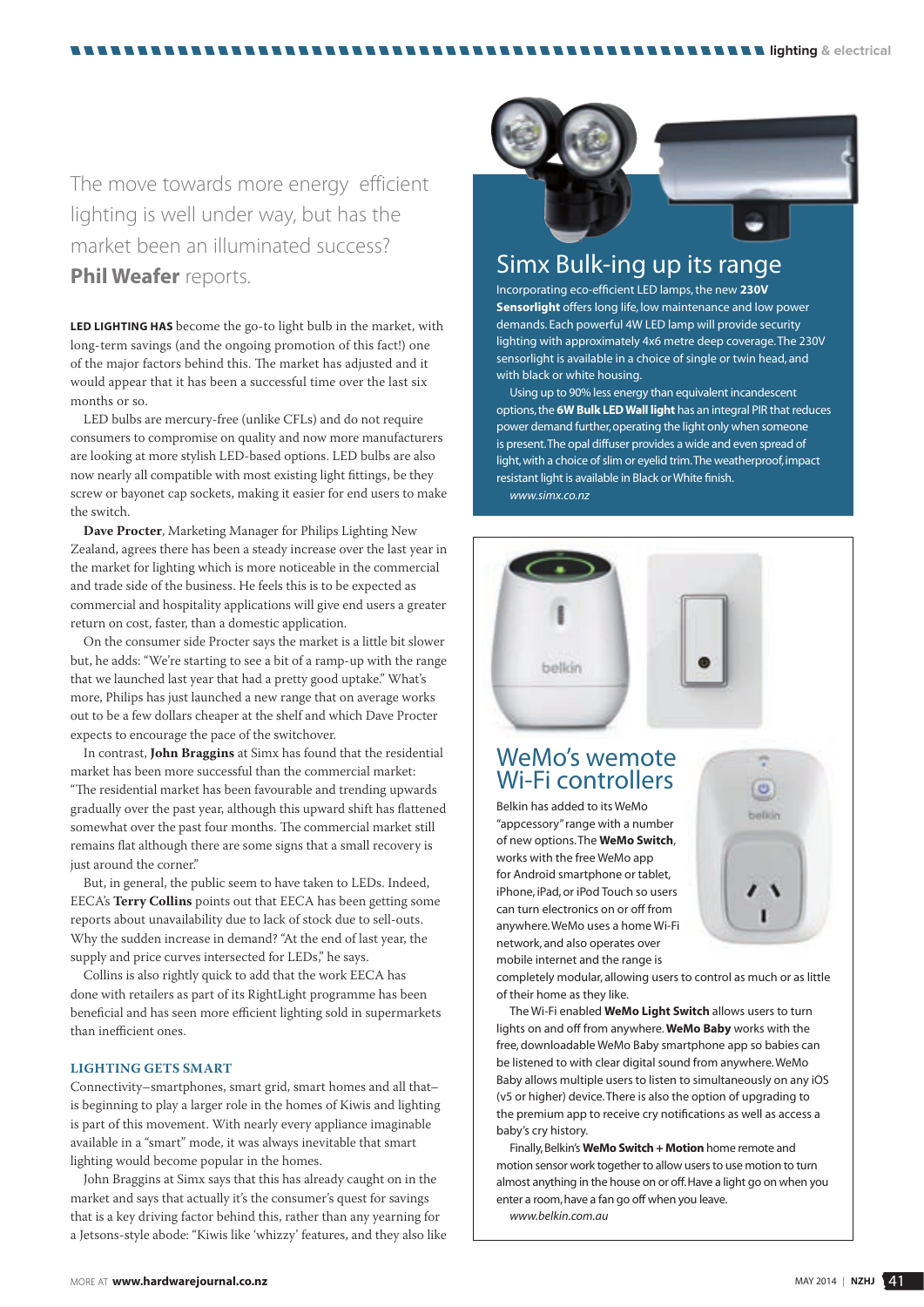#### Philips LED-ing the way

Philips' third generation LED bulb range, which is being released in New Zealand next month, is even more energy efficient than previous models and is priced lower. The 13W LED bulb (75W incandescent bulb equivalent), which is one of the most popular in the range, now draws just 12.5W of electricity to produce similar light output and has been reduced in price. Philips LED light bulbs use up to 80% less energy than incandescent light bulbs and can last up to 15 times longer. Philips Lighting anticipates that at least 50% of global lighting will be LEDs by as early as 2015, and 75% by the end of this decade.



*www.philips.co.nz*

#### EECA encourages households to make further savings

Kiwis bought nearly 1.95 million energy efficient light bulbs from supermarkets last year, saving New Zealand up to \$4 million in energy costs by replacing old incandescent bulbs, according to new data released by EECA.

EECA says supermarket sales of energy efficient light bulbs now make up 23% of all light bulb sales compared to 17% in 2012. EECA Lighting Manager, **Bill Brander**, says last year's saving were equivalent to the electricity consumption of about 6,000 households. "Replacing six incandescent bulbs in high-use areas with efficient bulbs can save \$120 a year, even after you factor in the cost of the bulbs. The efficient bulbs also last much longer."

Brander says the end of daylight saving is the time when Kiwis traditionally replace failed bulbs. "Lighting use typically doubles in autumn and winter because people are spending more time at home and the nights are longer. Lighting makes up about 12% of a home's electricity bill and the average home has about 30 light bulbs – so installing energy efficient bulbs is a very easy way to reduce energy use."

*www.eeca.govt.nz www.energywise.govt.nz* to know there is a big power saving when they purchase the latest consumable electrical products."

Philips Lighting's Dave Procter also sees the connectivity aspect of the market growing and the variety it offers consumers is a big selling point: "I think there will be more connected lighting options and it's all about flexibility and having a bit of fun with it so you can change settings to reflect the mood or occasion. It becomes a lot more flexible and personalised, it becomes a lot less of a functional thing and offers people more options."

#### **SEND THE RIGHT MESSAGE**

So what about the consumers who still haven't quite made the move over towards more energy efficient light bulbs be it LEDs or Compact Fluorescents (CFLs)? Well, even though the majority of users now buy energy efficient globes, suppliers are still stressing that the basic message about energy savings and the longevity of these bulbs needs to continue to be delivered to consumers to drive home the point and help them make that switch. As an example, Dave Procter points to success of the various EECA programmes which have raised energy efficiency as a positive for the public.

What message would Dave Procter like to see driven to the public? Sounds like a "one ring to bind them all" outlook: "Based on the range of LEDs available now there is really only one type to replace most options in the home. And even if they want to replace a whole fitting, there are those that have an integrated LED now that last 20,000 hours."

As well as the savings, Philips' Procter feels there is more variety in the aesthetics that LEDs can offer: "They are a nice look, you can do a lot more with LED than a traditional halogen or bulb that you have to use so there are some really nice integrated LED fittings as well. It's just the range available and the fact that the price points have now come down to a stage where it's lasting 15 years and saving you lots of energy – it's a bit of a no brainer and an easy way to save on a power bill."

But the choice being a "no-brainer" doesn't mean any old no-name brand is OK… Simx's John Braggins feels that quality and attention to detail should be paramount when it comes to purchasing. "Buy reliability – we do! We want the customer back, not the product. The extra dollar spent is worth every cent in the long run." NAID.